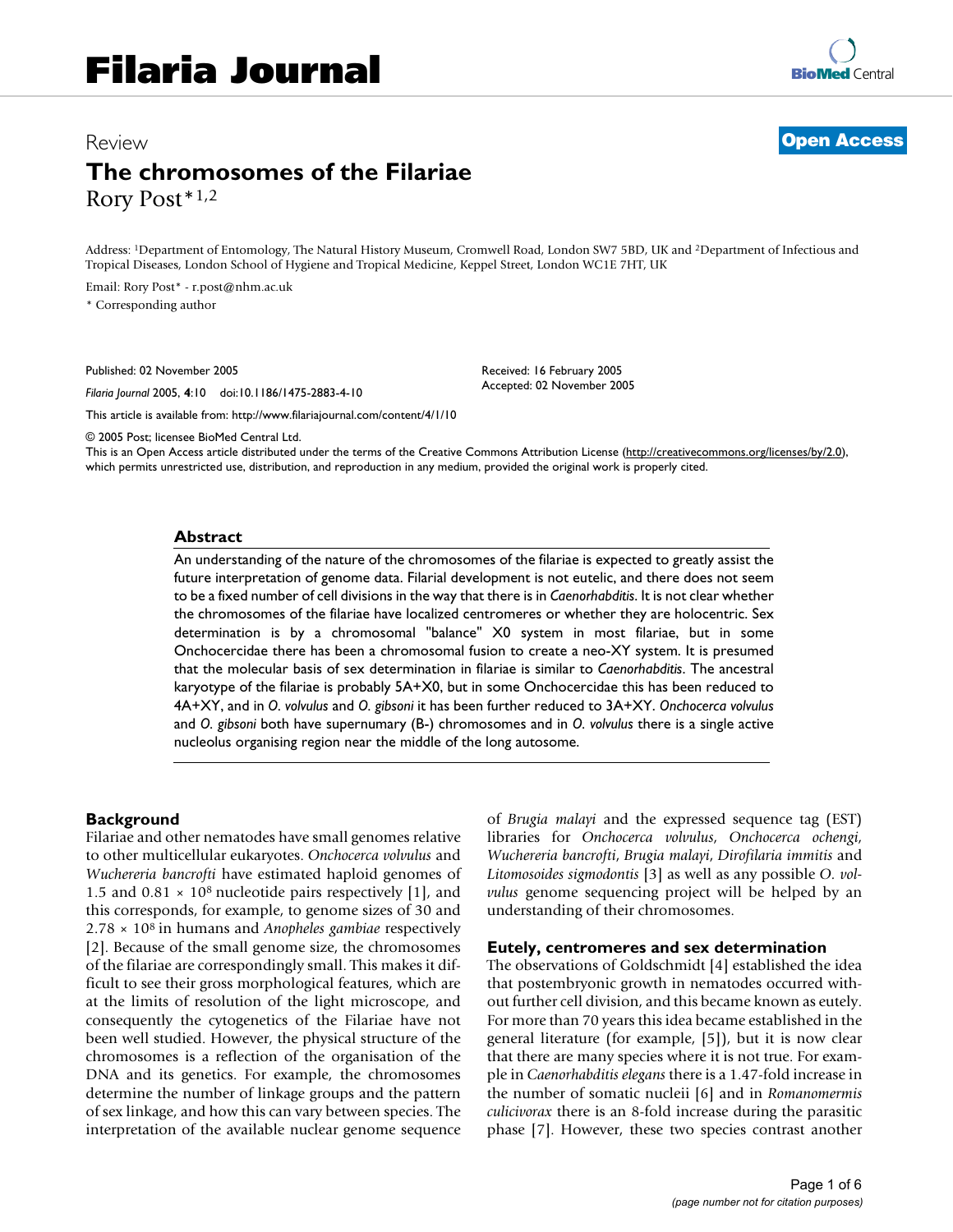feature of nematode development. In *C. elegans* it is clear that there is a fixed number of cell divisions (including post-embryonic cell divisions) during development leading to a constant number of somatic nucleii in the adult [6]. This is not true of *R. culicivorax* where the number of somatic nucleii varies and is correlated with adult size [7]. There have been no specific studies of these patterns in Filariae, but Bain [8] has reported somatic cell divisions in developing larvae of *O. volvulus* in the vector. Furthermore, counts of lacto-acetic orcein stained nucleii [9] of intrauterine microfilariae and infective L3 larvae of *O. volvulus* have indicated a mean of 280 nucleii in microfilariae and approximately 900 in L3s [10]. It is clear that the concept of eutely can not be applied to filariae, because there is obviously an increase in cell number between these two post-embryonic stages. It is also unlikely that filariae have a fixed number of cell divisions because larvae at the same stage of development were found to show variation in numbers of somatic nuclei [9].

It seems that most nematodes probably have holocentric chromosomes (the chromosomes attach to the meiotic and mitotic spindle microtubules along their whole length, instead of this function being concentrated into a single centromere) [11]. A consequence of this is that broken fragments of chromosomes can still assort regularly at cell division. However, it is clear that the trichurids (at least) have normal (localised) centromeres, but the situation is not well understood for the filariae. Procunier and Hirai [12] interpreted their mitotic and meiotic metaphases from *O. volvulus* and *O. gutturosa* in terms of localised centromeres, but it is not obvious that their drawn figures are correct interpretations of their photographs, and they explained that "the position of the centromere is not always obvious" and in the longest chromosome its position "appears to vary between individuals". The chromosomes of the filariae are very small, difficult to interpret and no other authors have directly addressed this issue. However, the orientation of the chromosomes at metaphase has been remarked upon. Delves et al. [[13\]](#page-5-0) showed that synaptonemal complexes were present in early female meiosis of *Dirofilaria immitis*, but at metaphase I the chromosomes appeared to be pairing end to end. This was particularly obvious for the X chromosome pair (which is the longest chromosome in *D. immitis*) because a more normal side by side pairing was observed in only 10% of ova. This same end to end pairing is apparent in the photographs of other authors for other filariae (for example [14]). In most animals meiotic metaphase chromosomes show evidence of crossing over (which is the visible manifestation of recombination), but this is not obvious for filariae. Procunier and Hirai [12] interpreted their figures to show crossing over, but no other authors have done so, and it is not clear whether this is due to the small size of the chromosomes or some more

fundamental biological reason. In any case, recombination is expected to occur in filariae because they have synaptonemal complexes [[13\]](#page-5-0) and recombination has been proven in some other nematodes such as *Caenorhabditis* [15], and *Globodera* [16].

Some nematodes such as *Strongyloides* exhibit forms of parthenogenesis, and a few such as *Mermis subnigrescens* have environmental sex determination (dependant upon the number of mermithids parasitising a particular insect host). However, amongst the vertebrate parasites chromosomal sex determination seems to be the rule. And there seems to be an X0 system in all species where it is known except the Oxyuridae (which have a system of haplo-diploidy), Ascaridae (which have multiple sex chromosomes) and Filarioidea (where some species of Onchocercidae have an XY system). It is clear that the X0 system is fundamental to nematodes (including the filariae), and the few XY systems which occur amongst the filariae are secondary derivatives. In other organisms with X0 sex chromosomes, such as Orthoptera, the fusion of an autosome to the X chromosome to create a neo-XY is very well documented [17]. Genetically, an X0 sex determining system has to be a 'balance' system, and there is a good understanding of the molecular basis of sex determination in *Caenorhabditis* (which has an X0 system, with X0 males and XX hermaphrodites) [18], and it is probable that filariae are basically similar.

## **Chromosome numbers and karyotype evolution**

Table [1](#page-2-0) summarises all published records of filarial karyotypes, and there are apparently three basic types, 5A+X0, 4A+XY and 3A+XY. There are a few exceptions in the literature, and it is not always clear the extent to which these might be errors resulting from the difficult nature of filarial chromosomes, or indicative of natural variation. *Litomosoides sigmodontis* has been reported to have either 5A+X0 (new unpublished data, see Figure 1) or 4A+X0 [19,[20\]](#page-5-1). In view of the karyotypes of other X0 species it is likely that 5A+X0 is correct, and 4A+X0 is either the result of natural variation for an autosome-autosome translocation or a mistake (due to small difficult chromosomes). Indeed, there are clearly six chromosomes present in some of McLaren's [[20\]](#page-5-1) illustrations. Similarly Taylor [19] reported *Dirofilaria immitis* to have 4A+X0, whilst other authors reported 5A+X0 [[20\]](#page-5-1) or 4A+XY [21,[13\]](#page-5-0). It is possible that this reflects natural variation within *Dirofilaria*, but Taylor [19] did not have access to a past body of published work that later cytogeneticists have been able to build upon, and it seems most likely that 4A+X0 was a mistake. Post et al. [22] reported that *Onchocerca tarsicola* from Germany was  $4A+XY$  (i.e.  $n = 5$ ), but the same species from Sweden was n = 3. This difference was attributed to possible intraspecific geographic variation. Most authors agree that *O. volvulus* has 3A+XY (i.e. n = 4).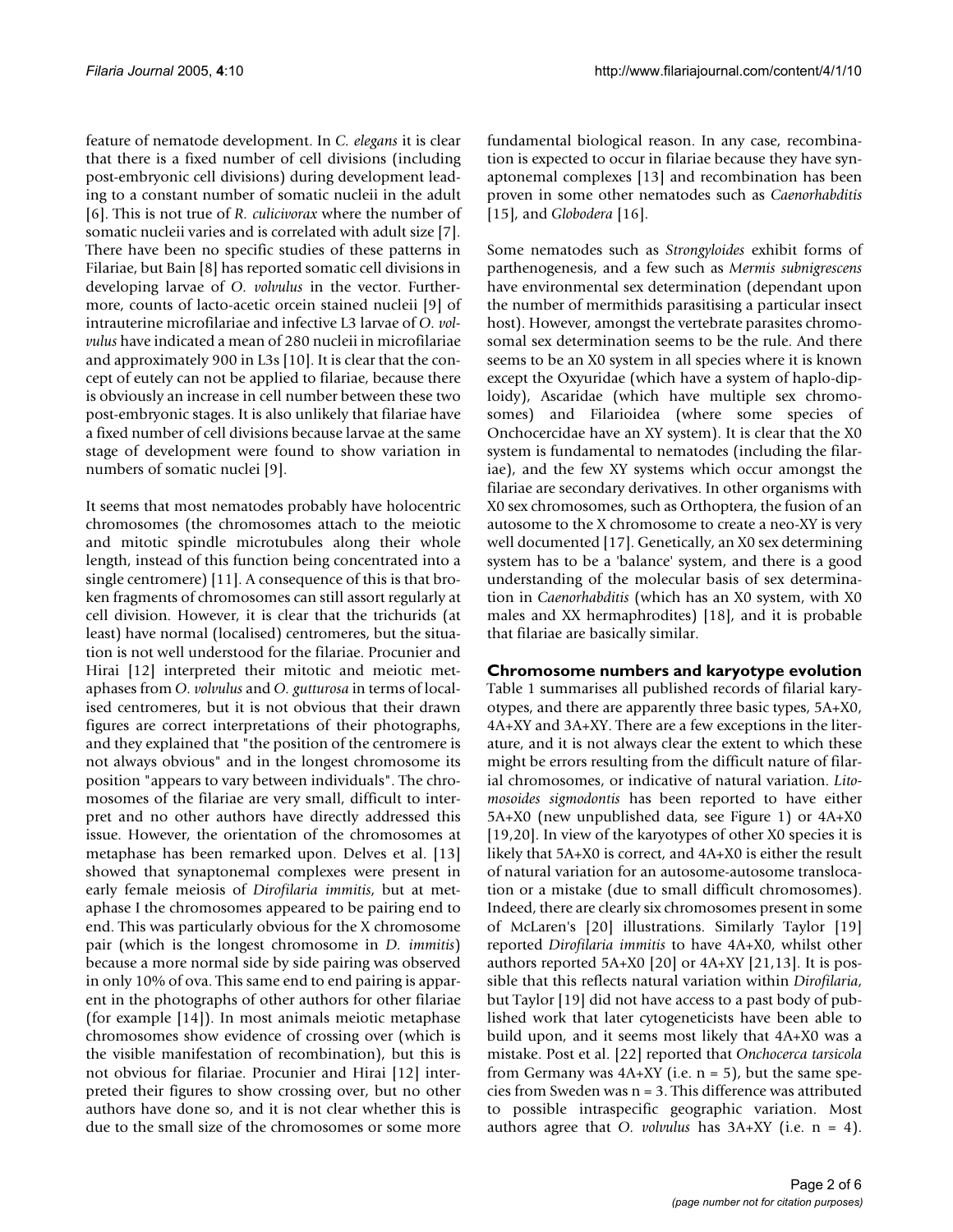| <b>Species</b>           | Karyotype             | <b>Authors</b>             |
|--------------------------|-----------------------|----------------------------|
| With X0 System:          |                       |                            |
| Acanthoceilonema viteae  | $5A+X0$               | $[34]$                     |
|                          | $5A+X0$               | $[20]$                     |
| Dipetalonema setariosum  | $5A+X0$               | $[20]$                     |
| Setaria equina           | $5A+X0$               | $[35]$                     |
| Setaria digitata         | $5A+X0$               | $[21]$                     |
| Litomosoides sigmodontis | 4A+X0                 | $[19]$                     |
|                          | 4A+X0                 | $[20]$                     |
|                          | $5A+X0$               | Jolley & Post, unpublished |
| Litomosoides galizai     | $5A+X0$               | Wade & Post, unpublished   |
| Mononema martini         | $5A+X0$               | Wade & Post, unpublished   |
| Loa loa                  | $5A+X0$               | $[36]$                     |
| With XY System:          |                       |                            |
| Dirofilaria immitis      | $4A+X0$               | $[19]$                     |
|                          | $5A+X0$               | $[20]$                     |
|                          | 4A+XY                 | $[2]$                      |
|                          | 4A+XY                 | $[13]$                     |
| Brugia pahangi           | 4A+XY                 | $[37]$                     |
| Brugia malayi            | 4A+XY                 | $[37]$                     |
|                          | 4A+XY                 | $[38]$                     |
| Wuchereria bancrofti     | 4A+XY                 | $[24]$                     |
| Onchocerca gutturosa     | 4A+XY                 | $[39]$                     |
|                          | 4A+XY                 | $[38]$                     |
|                          | 4A+XY                 | $[14]$                     |
| Onchocerca lienalis      | 4A+XY                 | [14]                       |
| Onchocerca armilatta     | 4A+XY                 | [14]                       |
| Onchocerca tarsicola     | Germany 4A+XY (n = 5) | $[22]$                     |
|                          | Sweden $n = 3$        | $[22]$                     |
| Onchocerca dukei         | 4A+XY                 | $[22]$                     |
| Onchocerca ochengi       | $4A+XY$               | [14]                       |
| Onchocerca gibsoni       | $3A+XY$               | [14]                       |
| Onchocerca volvulus      | $n = 2$               | $[25]$                     |
|                          | $n = 4$ or 5          | $[23]$                     |
|                          | $n = 5$               | $[24]$                     |
|                          | $3A+XY (n = 4)$       | $[39]$                     |
|                          | $3A+XY$               | $[12]$                     |
|                          | 3A+XY                 | $[40]$                     |
|                          | $3A+XY$               | [4]                        |
|                          | 3A+XY                 | $[14]$                     |
|                          |                       |                            |

#### <span id="page-2-0"></span>**Table 1: List of karyotypes recorded from the Filarioidea**

However, Basáñez et al. [23] reported n = 4 or 5, and Miller  $[24]$  reported  $n = 5$ . It is likely that these reports are the result of B-chromosome variation (see below), but this can not explain the old report by Salazar Mallen et al.  $[25]$  of n = 2. In the absence of corroborating evidence this report might be thought of as an error resulting from the experimental use of tissue sections, which is an older cytogenetic technique that is more problematic than the newer squash techniques [26].

Figure 2 shows the likely karyotype evolution in the filariae. 5A+X0 is likely to be ancestral because the X0 sex chromosome system is the almost universal sex chromosome system amongst nematodes (see above), and hence the XY system is almost certainly a derived (neo-XY) system, resulting from the fusion of an autosome to the old X-chromosome. There are a number of chromosomal mechanisms for such a fusion [27]. If the chromosomes have localized centromeres a Robertsonian translocation is most likely (i.e. one that occurs at the centromere so that the resultant fragments still have a single centromere and hence can disjoin regularly at meiosis and mitosis). If the chromosomes are holocentric almost any sort of fusion can occur, because all fragments will show centromeric activity and can disjoin regularly. In support of the postulated fusion (by whatever chromosomal mechanism), the five autosomes and the X-chromosome of the 5A+X0 species are all approximately the same size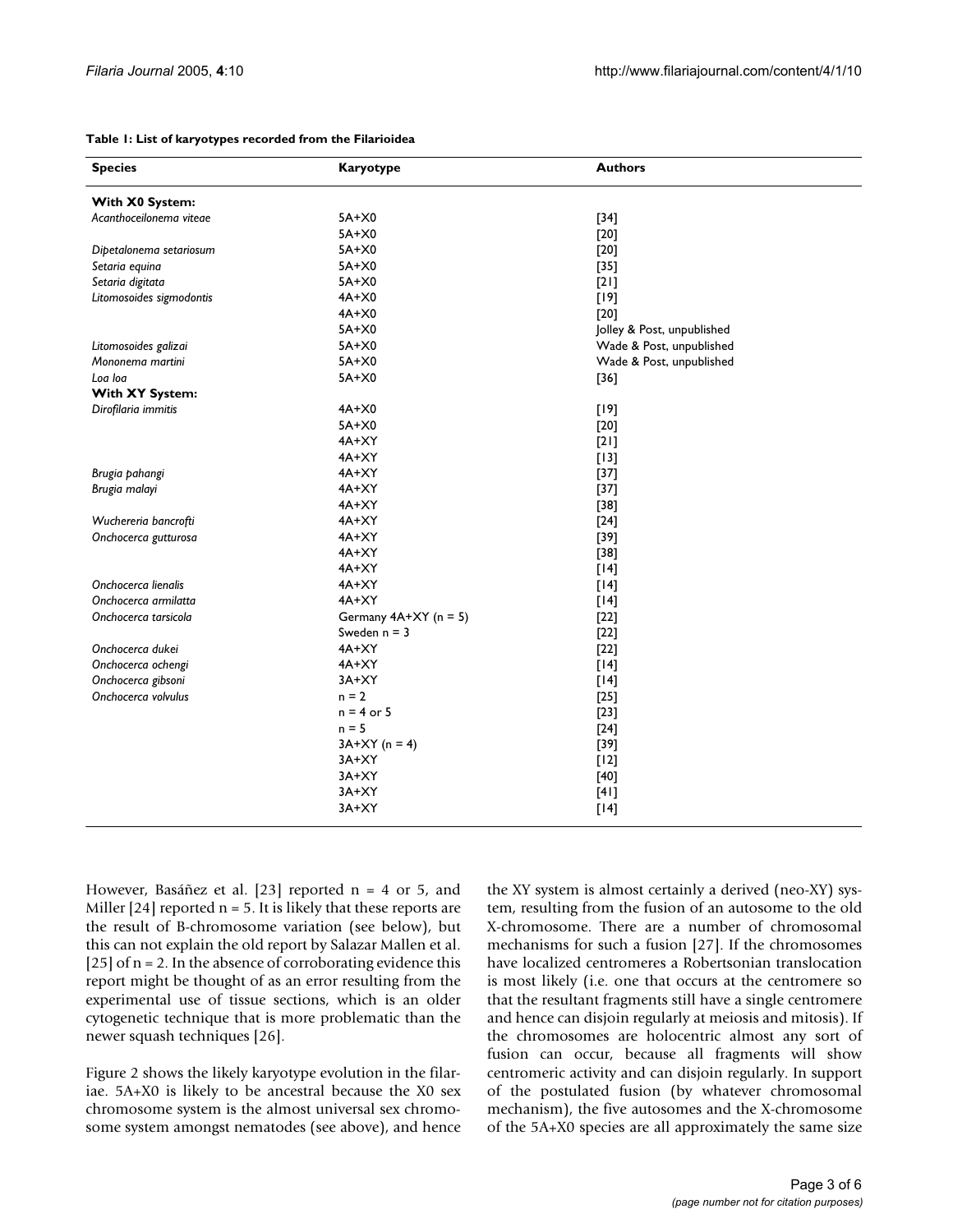

### **Figure 1**

*Litomosoides sigmodontis* karyotype. Aceto-orcein stained spermatozoa from the seminal receptacle of an adult female worm, showing five or six condensed chromosomes (arrowed).



as each other, whereas in the 4A+XY species the four autosomes and the Y-chromosome are of comparable size, whereas the X-chromosome (which would be an X-autosome fusion product) is visibly larger. The 3A+XY karyotype observed in *O. volvulus* and *O. gibsoni* is likely to have been derived from the 4A+XY karyotype by a fusion between two autosomes [12]. The relative sizes of the different chromosomes are consistent with this hypothesis in that one of the autosomes is clearly the largest chromosome, and presumably the autosome-autosome fusion product.

The pattern of karyotype evolution (Figure 2) is likely to reflect organismal evolution and indicate taxonomic relationships. All species of filarioids which have been examined for their chromosomes are from the family Onchocercidae, and from three subfamilies, Setariinae (*Seteria* spp), Dirofilariinae (*Dirofilaria* and *Loa*) and Onchocercinae (all other species in Table [1](#page-2-0)). The presumed ancestral state (5A+X0) occurs in the Setariinae, most of the Onchocercinae and *Loa loa* (but not *Dirofilaria*). Current phylogenetic opinion has been unable to resolve the major clades of the Onchocercinae, which reduce to a star polytomy [28]. *Loa* forms a clade from this unresolved polytomy, but *Dirofilaria* is consistently grouped along the *Onchocerca* clade. The reduction to 4A+XY has occurred in both *Dirofilaria* and *Onchocerca*, and hence it supports the molecular data, but it also indicates that the *Onchocerca*/*Dirofilaria* clade is most closely related to the *Wuchereria*/*Brugia* clade because it is found in both.

The observation that *O. volvulus* apparently shares the same karyotype as *O. gibsoni*, but not *O. ochengi* or *O. dukei*, might be taken as evidence for a close phylogenetic relationship, and Muller [29] also considered that *O. volvulus* was most closely related to *O. gibsoni* on the basis of the structure of the cuticle. However, Bain [30] held that *O. volvulus* was taxonomically more closely related to *O. ochengi*, and recent molecular phylogeny reconstruction using the 12s, 16s and ND5 mitochondrial genes very strongly supports this view (Morales Hojas, Cheke and Post, unpublished data). If this is true, it would indicate that the similar karyotypes of *O. volvulus* and *O. gibsoni* have been produced by two different fusion events (which may not even have involved the same pairs of autosomes), and this is likely to be reflected in the precise position of the translocation breakpoints at the molecular level.

**B-chromosomes and nucleolus organising region**

Both *O. volvulus* and *O. gibsoni* have B-chromosomes [12,14]. These are supernumery chromosomes which are not present in every individual, and when they are present they can be haploid, diploid, triploid, tetraploid, etc, in different individuals. The origin and subsequent evolution of B-chromosomes is a long-standing problem in genetics [31]. B-chromosomes can have definite phenotypic affects, but it has always been unclear whether this was the result of specific genes or a mere consequence of the presence of an extra chromosome. It is largely unknown whether B-chromosomes carry genes and whether those genes are repeated elsewhere in the more constant part of the genome. In any case, if the origin of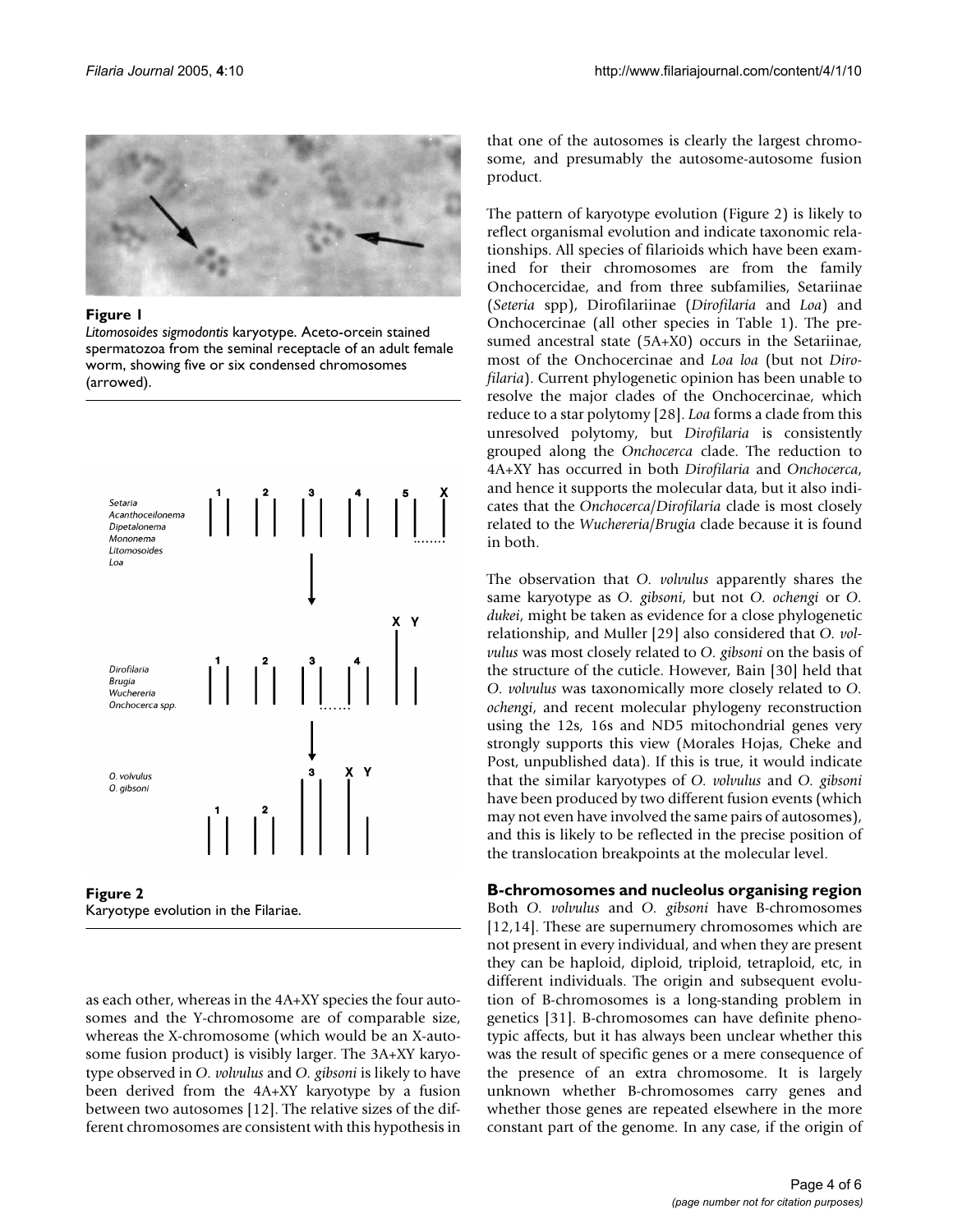the 3A+XY karyotype was the result of some sort of autosome-autosome fusion this would result in one new large autosome (see Figure 2), and possibly a small chromosomal fragment [27]. The exact nature of the fragment will depend upon the exact nature of the fusion and there are a number of potential chromosomal mechanisms, which partly depend upon the exact nature of the chromosomes. Procunier and Hirai [12] interpreted the B-chromosomes of *O. volvulus* as chromosomal fragments which resulted from a Robertsonian translocation (i.e. a translocation at the site of the centromere in a species with localised centromeres) which resulted in a new large autosome and a small chromosomal fragment. In such cases, both products would be able to assort regularly because both would have a centromere. If *Onchocerca* have holocentric chromosomes, any chromosome fragment will show centromeric activity and disjoin regularly.

There have been no attempts to characterize the different chromosomes of any filariae using chromosome banding or molecular cytogenetics. The only differences that have been noted are size differences and sex chromosome differences (see above). However, There has been one unpublished study of silver staining of *O. volvulus* (Post & Bella, unpublished data). Silver staining is a technique that stains the nucleolus and hence reveals the active nucleolus organising regions, which is where the active ribosomal genes (rDNA) are found [32]. In *O. volvulus* there was a single nucleolus organizing region, situated at the centre of the long autosome (Figure 3). There may be other inactive clusters of rDNA elsewhere in the genome, and it is interesting to note that rDNA has sometimes been implicated at the sites of chromosome mutations (such as translocations) in other organisms such as humans [33].

## **Conclusion**

1. Eutely is certainly not a characteristic of filarial development, and there does not seem to be a constant number of somatic cells at different developmental stages. However, it is still possible that the rather constant pattern of cell lineages seen in *Caenorhabditis* is present in filariae in some more flexible form.

2. Although some authors have interpreted their metaphase chromosome figures as indicating localised centromeres this is unusual in nematodes, which usually have holocentric chromosomes. Meiotic metaphase chromosomes exhibit an unusual appearance of end to end pairing in filariae, which is not consistent with having a localised centromere. The nature of the centromere in filariae remains to be resolved.

3. Sex determination in filariae is chromosomal and fundamentally of the X0 type, although in some species of the



#### **Figure 3**

*Onchocerca volvulus* NOR. Silver stained seven-cell morula embryo showing six interphase nuclei and the central cell in mitotic metaphase with four chromosome pairs including the longest pair each with a central Nucleolus Organising Region darkly stained.

Onchocercidae this has been secondarily modified into a neo-XY system by the fusion of an autosome onto the old X chromosome. X0 sex determination is genetically a balance system, and likely to be similar to that described at the molecular level in *Caenorhabditis*.

4. The primitive karyotype of the Filarioidea is presumed to be 5A+X0, because the X0 chromosomal sex determining system seems to be almost universal amongst nematodes in general. However, in some Onchocercidae there has been an X-autosome fusion to produce a neo-XY system with four autosomal pairs (4A+XY). In *O. volvulus* and *O. gibsoni* there has been a further fusion of two autosomes to yield a karyotype of 3A+XY. This second step might have occurred independently in the two species.

5. Both *O. volvulus* and *O. gibsoni* have B-chromosomes, probably resulting from the autosome-autosome translocation which reduced the karyotype to  $n = 4$ . However, nothing is known about these chromosomes in terms of their genetics or potential phenotypic effects.

6. In *O. volvulus* there is a single active nucleolus organizing region (where the active rDNA occurs) near the centre of the long autosome, near the site of the chromosomal fusion event.

## **Competing interests**

The author(s) declare that they have no competing interests.